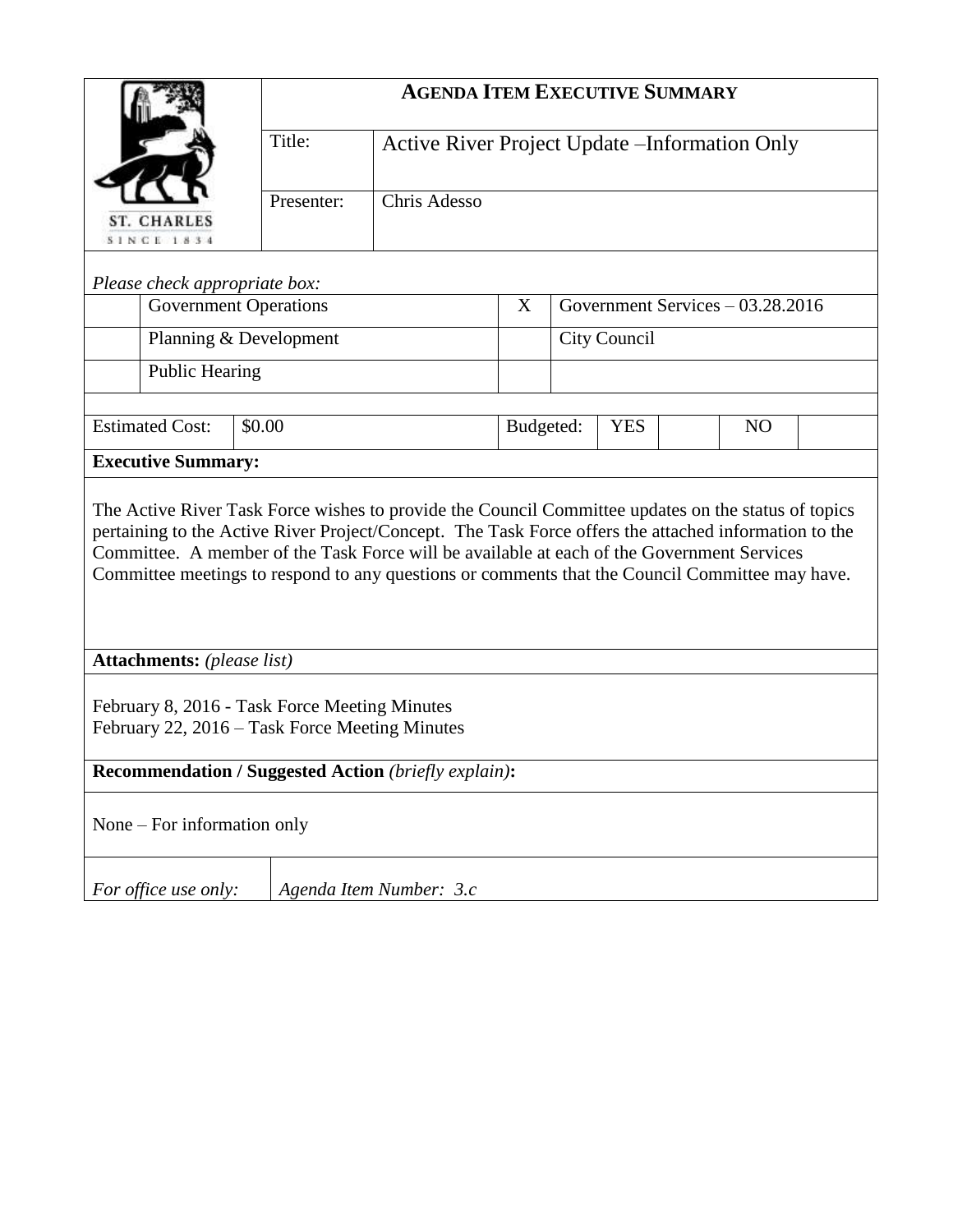# **MINUTES ACTIVE RIVER TASK FORCE MEETING ST. CHARLES JOHN RABCHUK, CHAIRMAN FEBRUARY 8, 2016**

**Members Present**: Chair John Rabchuk, Chris Bong, Rick Brems, Holly Cabel, Jim Enck, John Wessel

**Members Absent**: Chris Adesso, Monica Meyers

**Others Present**: Ed Werneke, Tony Zehnder, Tom Anderson, Isabel Soderlind

### **Visitors Present:**

### **1. Call to Order**

The meeting was convened by John Rabchuk at 8:03 a.m.

### **2. Minutes Review and Approval**

Motion to accept and place on file the minutes of the January 25, 2016 Active River Task Force meeting. Motion by Holly Cabel, second Rick Brems to accept and place the minutes on file.

Voice vote: unanimous; Nays – None; Absent: Chris Adesso, Monica Meyers

Motion carried at 8:04 a.m.

## **3. Communications and Marketing Update**

Rick Brems has met with a couple of vendors regarding the Active River Project marketing materials. He received a quote of \$75/hour from Alpha Graphics, but he was not sure if this vendor was best qualified to develop the branding and logo for the Active River Project.

Mr. Brems also met with Erin Maresko, a graphic designer and web developer, from 25 N Coworking, in Geneva. He was very impressed with her credentials and would like to move forward to meet with her for an hour or two to see what she can create. Cost is approximately \$60/hour.

Discussion followed regarding the funding source to cover this cost. Funding source options are: The River Corridor Foundation, St. Charles Park District, City of St. Charles or the private sector. All items for the February Government Services Committee meeting needed to be submitted today and the committee would now have to wait until the March  $28<sup>th</sup>$  meeting before this request could be presented.

Holly Cabel mentioned that she could present the request to The River Corridor Foundation next week but she would need to present something in writing e.g., how the funds will be spent and the budget breakdown. Holly mentioned that she needs the information no later than Friday since the River Corridor Foundation meets on February 17.

John Rabchuk recommended Mr. Brems speak to Ms. Maresko and get a proposal, scope of work with costs.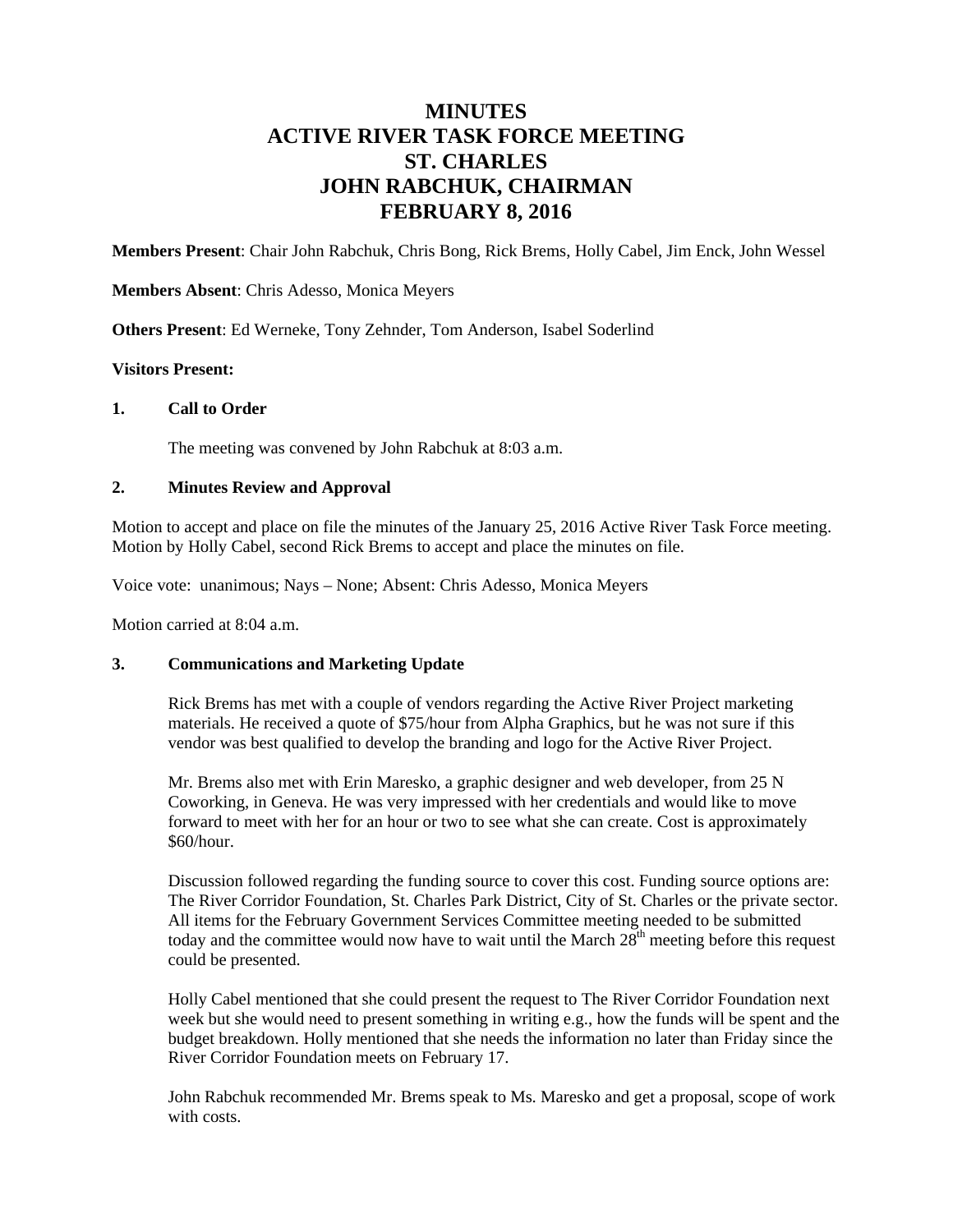Active River Project Meeting February 8, 2016 Page 2

### **4. Task Force Updates**

### **A. Grant Applications Update**

### **Bob Leonard Walk Update**

Per John Rabchuk, the Kane County Riverboat Grant application will need to be submitted by March 1. The design has been approved by the River Corridor Foundation and the Active River Task Force (hereafter referred to as "Task Force"). The River Corridor Foundation has approved up to \$20,000 for this project, but the Task Force will seek an additional \$20,000 from the Kane County Riverboat Fund; the application will include the sculptures for Charlemagne Island.

John Rabchuk is filling out the grant application and they are requesting biographies from those involved with the project. John Rabchuk requested a biography from Jim Enck so he can include it in the application; a paragraph with his background and working experiences would be sufficient. John Rabchuk will also need to submit a letter from the City as the property owner.

Tom Anderson mentioned he will be submitting the sculpture and installation information, but he needs to reduce the size of the electronic file so he can email it. He will be sending the information to Peter Suhr and Chris Adesso for approval. The River Corridor has committed \$20,000 and Tom will put in an amount.

### **Charlemagne Island Sculpture Project**

A letter of intent has been submitted to the Community Foundation of the Fox River Valley and they will be conducting a site tour and preliminary evaluation on Friday, February 12. An application will be submitted once the Letter of Intent is approved. Grants however will not be awarded until May 2016.

### **B. Government Services Committee Presentation on January 25, 2016 Discussion**

John Rabchuk gave a brief summary of the presentation he made at the Government Services Committee meeting on January 25. He requested the support and some level of commitment from the City. There were mixed comments from the aldermen. They however requested an approximate cost of the project before the City made a commitment to this project.

Aldermen Rita Payleitner and Steven Gaugel are strong supporters of the project and are currently lobbying with the other aldermen. Ald. Rita Payleitner has already met with Ald. Dan Stellato, Jo Krieger and Ed Bessner.

John Rabchuk stated Steve Patzer, from Patzers & Company, resident and owner of a masonry company located in St. Charles, originally wrote a letter to the City against the Active River Project. John contacted Mr. Patzer and explained the purpose of this project. After discussing the project with Mr. Patzer, he has now become receptive of the River Park concept.

## **C. Engineering Information Update**

Greg Chismark, from WBK, has submitted the preliminary scope of work to delineate the engineering work as requested by Council. Per John Rabchuk, cost estimates should arrive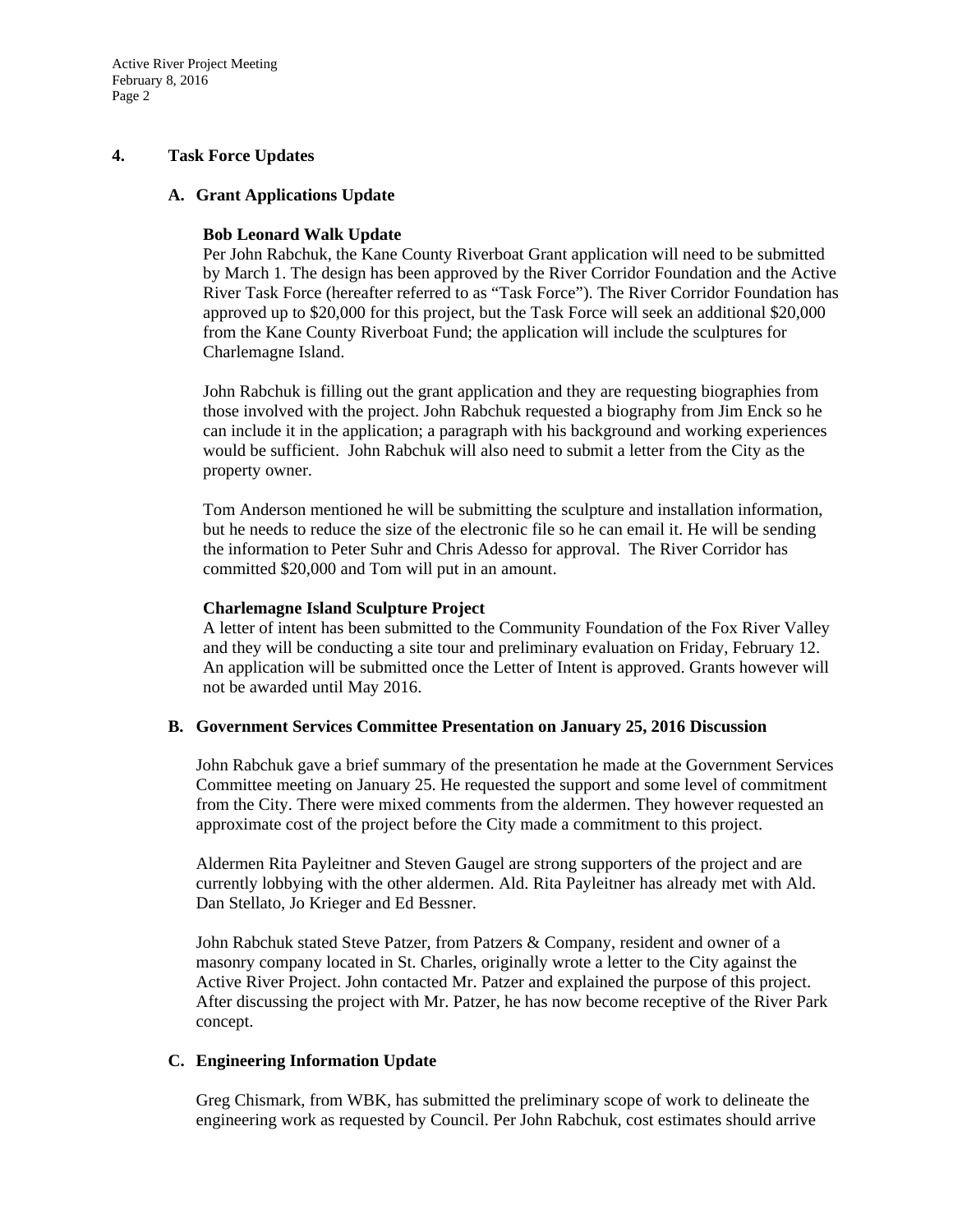sometime this week. John stated Greg Chismark and Peter Suhr will be meeting with the Department of Natural Resources (DNR), but most likely DNR will not respond until the engineering work is completed. Having the engineering work completed is vital for this project to move forward. Once completed, the Design Engineering of the project can be completed. Greg Chismark will be contacting Scott Shipley.

Ed Werneke suggested the Task Force focus on the private sector and the community to influence the City Council for its support. Tom Anderson also mentioned that the City's recently published Strategic Plan identified the river as Goal ID #3 as one of the Short-Term Complex Goals; therefore this project should be important to the City.

### **D. Meetings and Presentations**

### **Rowing Community**

John Rabchuk & Holly met with Row America, Q Center, Forest Preserve and the St. Charles Park District to discuss the requirements for the rowing facility last week**.** The participants of the meeting reviewed potential site alternatives but focused on Ferson Creek Park. The DNR Grant approved dock and other amenities, but they are waiting for the state to approve the budget and release the funds. Row America may sponsor the building of a boat storage facility and dock, but it will require public access via a rental process, including other rowing clubs and the general public. The storage structure will be an open area with an overhead roof and a fence around the perimeter.

## **City of Batavia Administration**

John Rabchuk, Rick Brems and Jim Enck met with Bill McGrath, City Administrator, and other Batavia city staff on Thursday, February 4. The Active River Task Force representatives presented the same program that was presented at the City of St. Charles Government Services Committee meeting on January 25. The Task Force aspires to build a strong positive relationship with the municipalities residing along the Fox River in an effort to encourage enthusiasm and support for this project

Batavia did mention several issues they are currently dealing with regarding the river: severe erosion near the Wastewater Treatment Plant, the dam collapsing and issues with the Depot Pond that they are trying to remediate.

### **Metro West Council – Fox River Subgroup**

A meeting with the Metro West Council-Fox Valley subgroup has yet to be determined, most likely it will be sometime in April. The Task Force is planning to do the same presentation in the future; again it will be a benefit if the Task Force can get the entire region along the Fox River involved in the Active River Project.

## **E. Other Outreach Efforts**

## **Private Fund Raising**

No status update available at this time; this is still dependent on the City's commitment.

### **5. Other and New Business**

The Stormwater Management class at Munhall School will be conducted on March 17. District 303 will be there to observe the program. In the near future, high school students will conduct this program and expand it district wide.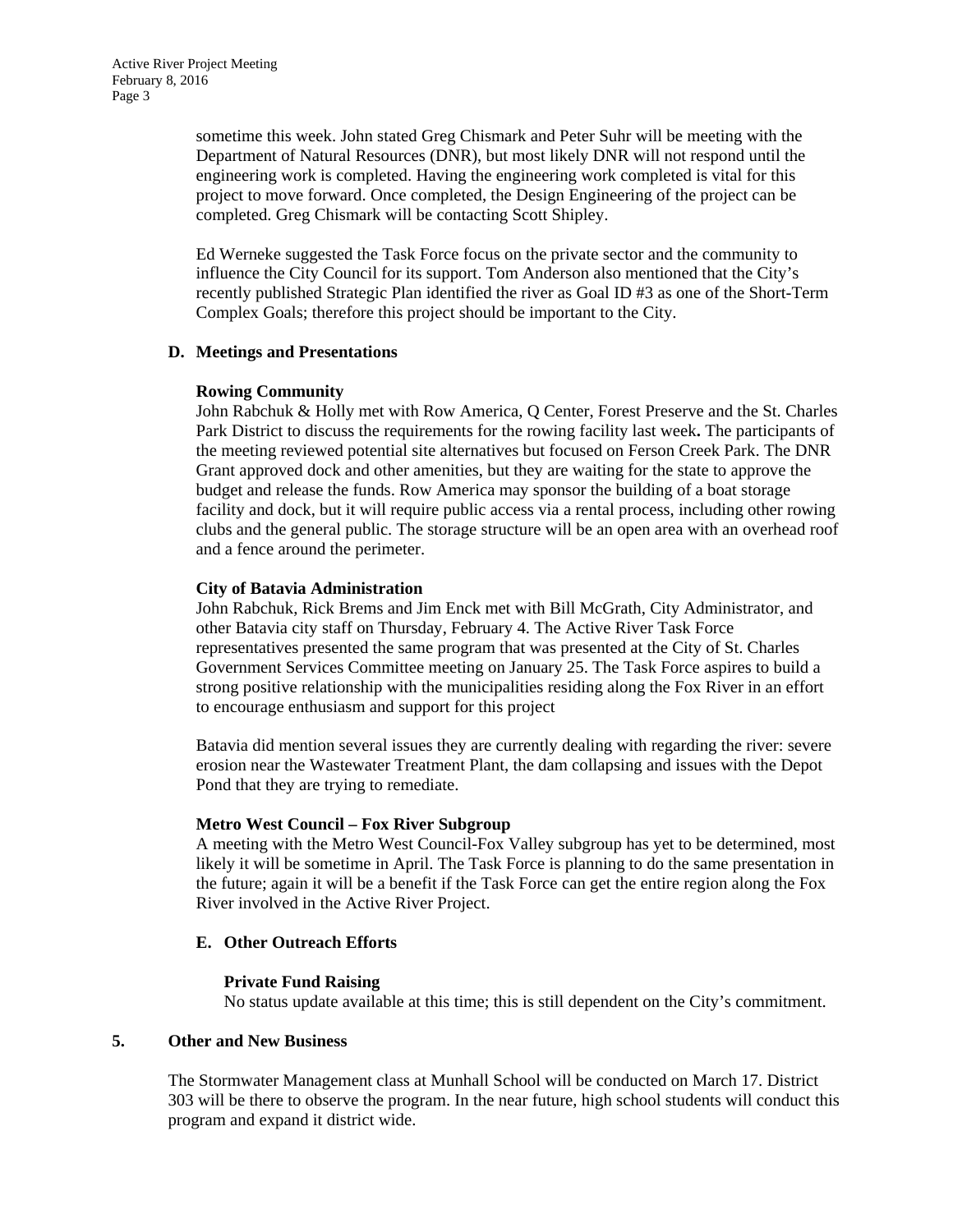As discussed in past meetings, the high school environmental science classes will begin conducting long term water quality studies along the St. Charles portion of the Fox River. So far most of the water samplings taken by the students have been done in the tributaries and not in the river itself. The Rowing Club however is willing to take the high school students out on the river keeping the kids out of the river and in a safe environment.

The preliminary engineering concept plan is taking shape for Boy Scout Island. Some of the items being considered is cutting up the channel and creating floating gardens. Engineering of the cove would be part of the 2016 plan which correlates to the Active River Project for 2016.

## **6. Adjourn**

The next meeting is scheduled for February 22 at 8:00 a.m. at the Baker Community Center.

Motion by Jim Enck to adjourn the meeting, second by Chris Bong

Voice vote: unanimous; Nays – None Absent: Chris Adesso, Monica Meyers -Motion carried at 9:14 a.m.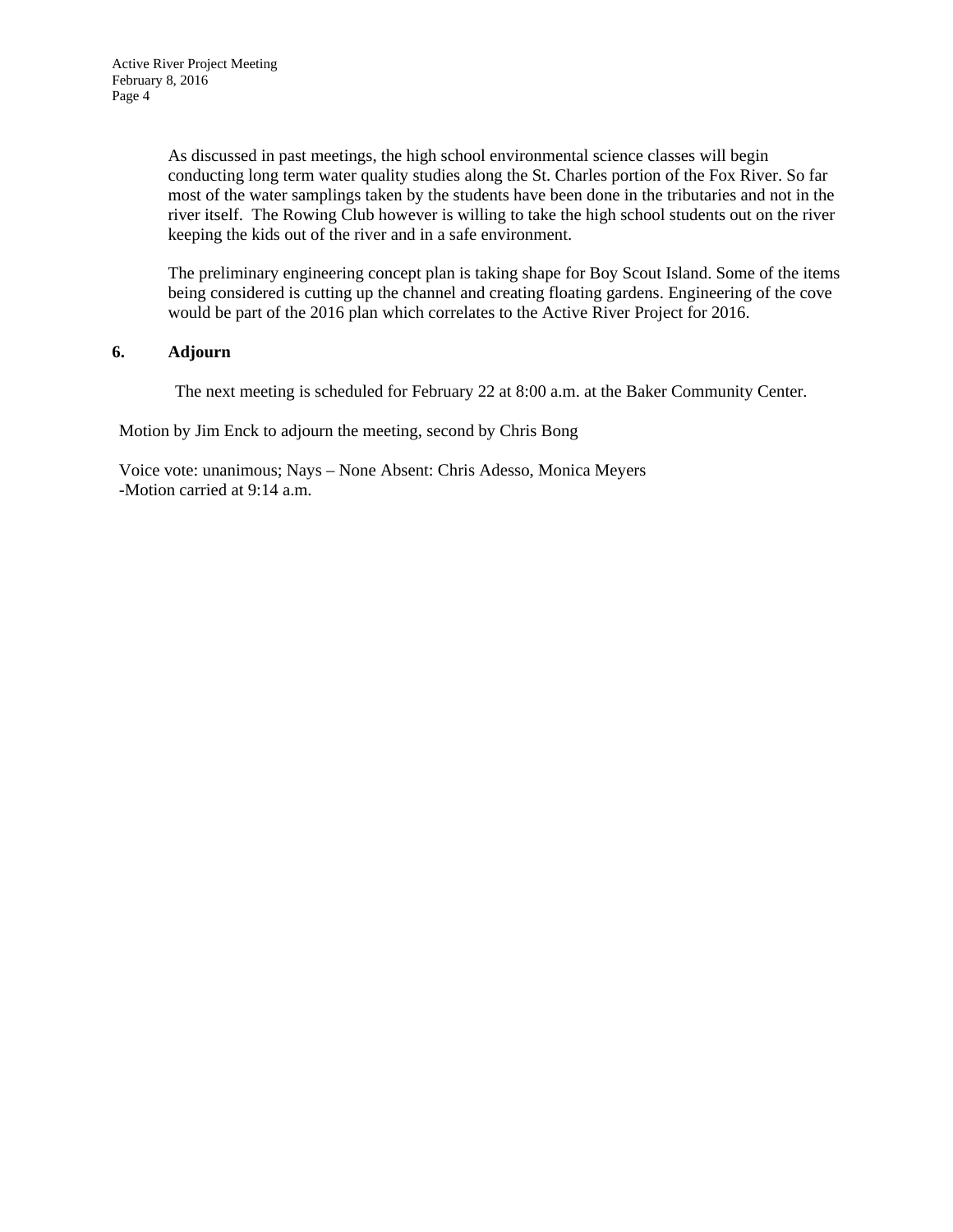# **MINUTES ACTIVE RIVER TASK FORCE MEETING ST. CHARLES JOHN RABCHUK, CHAIRMAN FEBRUARY 22, 2016**

| <b>Members Present:</b> | Chair John Rabchuk, Chris Adesso, Trish Beckjord, Rick Brems, Holly Cabel,<br>John Wessel |  |  |  |
|-------------------------|-------------------------------------------------------------------------------------------|--|--|--|
| <b>Members Absent:</b>  | Chris Bong, Jim Enck, Monica Meyers                                                       |  |  |  |
| <b>Others Present:</b>  | Ed Werneke, Tony Zehnder, Candy Boulay                                                    |  |  |  |

## **Visitors Present:**

## **1. Call to Order**

The meeting was convened by John Rabchuk at 8:03 a.m.

### **2. Minutes Review and Approval**

Motion to accept and place on file the minutes of the February 8, 2016 Active River Task Force meeting. Motion by Rick Brems, second Holly Cabel to accept and place the minutes on file.

Voice vote: unanimous; Nays – None; Absent: Chris Bong, Jim Enck, and Monica Meyers

Motion carried at 8:04 a.m.

## **3. Communications and Marketing Update**

Rick Brems stated the River Corridor Foundation unanimously approved \$2,500 for marketing and branding design efforts. Mr. Brems shared a draft logo and will look into other options for logos.

### **4. Task Force Updates**

## **A. Grant Applications Update**

## **Bob Leonard Walk Update**

A presentation will be made this evening to provide information and seek approval to proceed with grant application as well as seek permission to use the property. The application needs to be submitted by March 1, 2016. The River Corridor Foundation approved up to \$20,000 for this project.

## **Charlemagne Island Sculpture Project**

A Letter of Intent was submitted to the Community Foundation of the Fox River Valley and a site tour and preliminary evaluation was conducted on February 12, 2016. A grant application of \$25,000 will be sought from the Community Foundation of the Fox River Valley. The application must be submitted by May 2, 2016. The Honeyman family verbally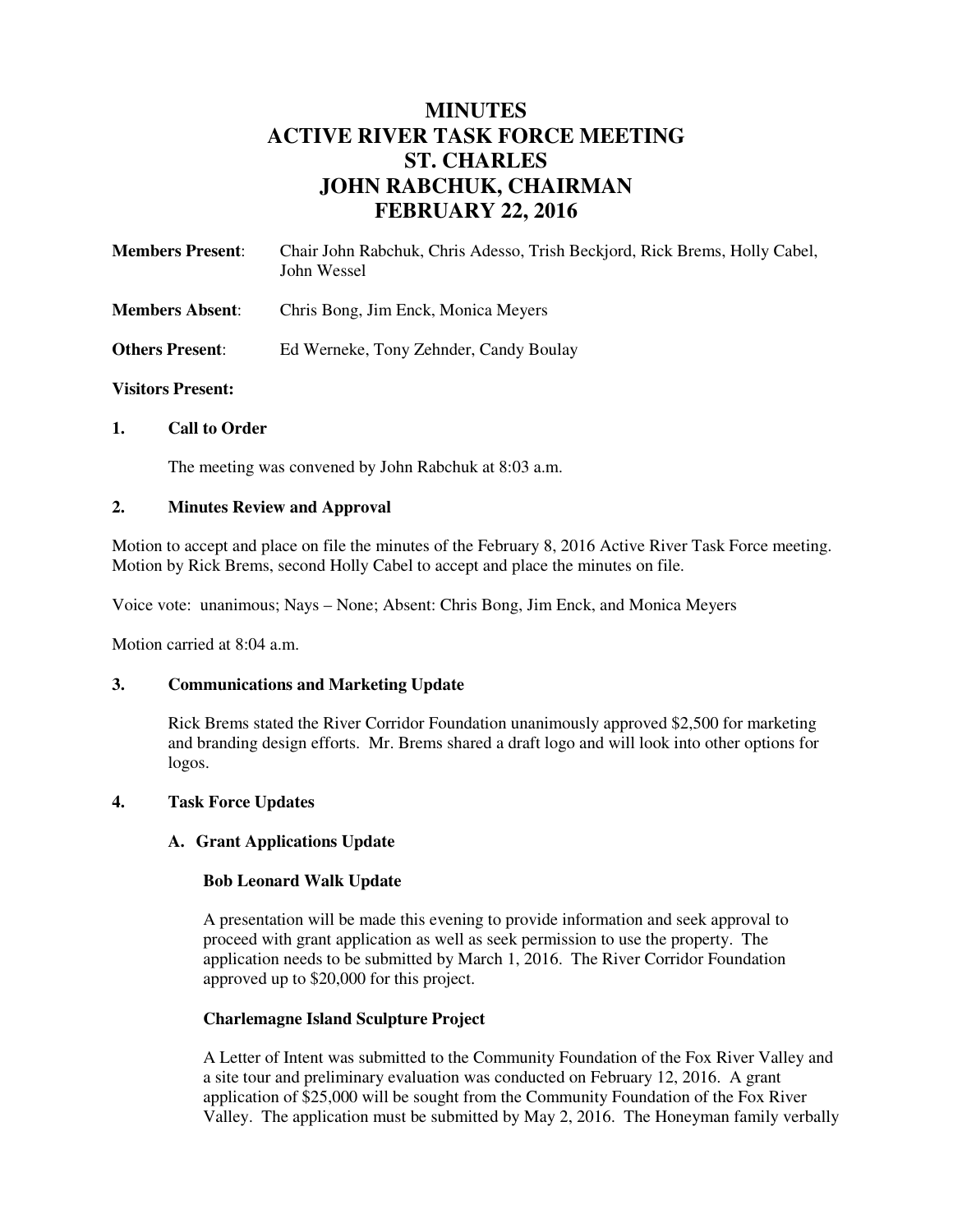approved the relocation of the memorial tree on Johannsson's Island. Chris Adesso stated the relocation probably wouldn't happen for quite some time and would be part of a construction project.

John Rabchuk stated he would be making a presentation to the Brownstone Homeowner's Association to show the sculpture.

## **B. Engineering Information Update**

WBK has submitted preliminary scope of work document to delineate engineering work as requested by City Council. Cost estimates will be available next week.

Chris Adesso stated he discussed this item with Greg Chismark; concept should be attainable; cost estimates are conceptual. Chris said that many free hours have been put towards this project. John Rabchuk stated he anticipates a proposal from WBK may come before the next meeting.

John Rabchuk mentioned Northwestern Hospital and NI Gas may be potential sponsors in the future.

John Rabchuk stated work is being done with Scott Shipley of S2O Design on requirements for RiverPark portion of the project.

WBK is in discussions with Illinois DNR regarding the general project parameters. Chris Adesso stated this should go along with the Master Plan.

## **C. Meetings and Presentations**

## **Metro West Council – Fox River Valley Subgroup**

Mayors and City Administrators will take part in this event. The meeting may take place in April.

## **St. Charles East High School – Environmental Science Classes and ECO-Club**

The group met on February 16 to discuss general concepts of student's involvement in water quality testing and Active River educational efforts. Another meeting will take place on February 26.

St. Charles Canoe Club may provide river chauffeuring service for students on the river during test.

Friends of the Fox may provide direction and guidance on testing methodology, locations and frequency.

Jim Richter, Assistance Principal, will attend the annual River Corridor presentation on storm water management to Munhall School 4<sup>th</sup> graders. Jim Enck, John Rabchuk and Pam Otto will present.

High School environmental sciences students may assume responsibility for this educational effort in fall of 2016 on a district-wide basis.